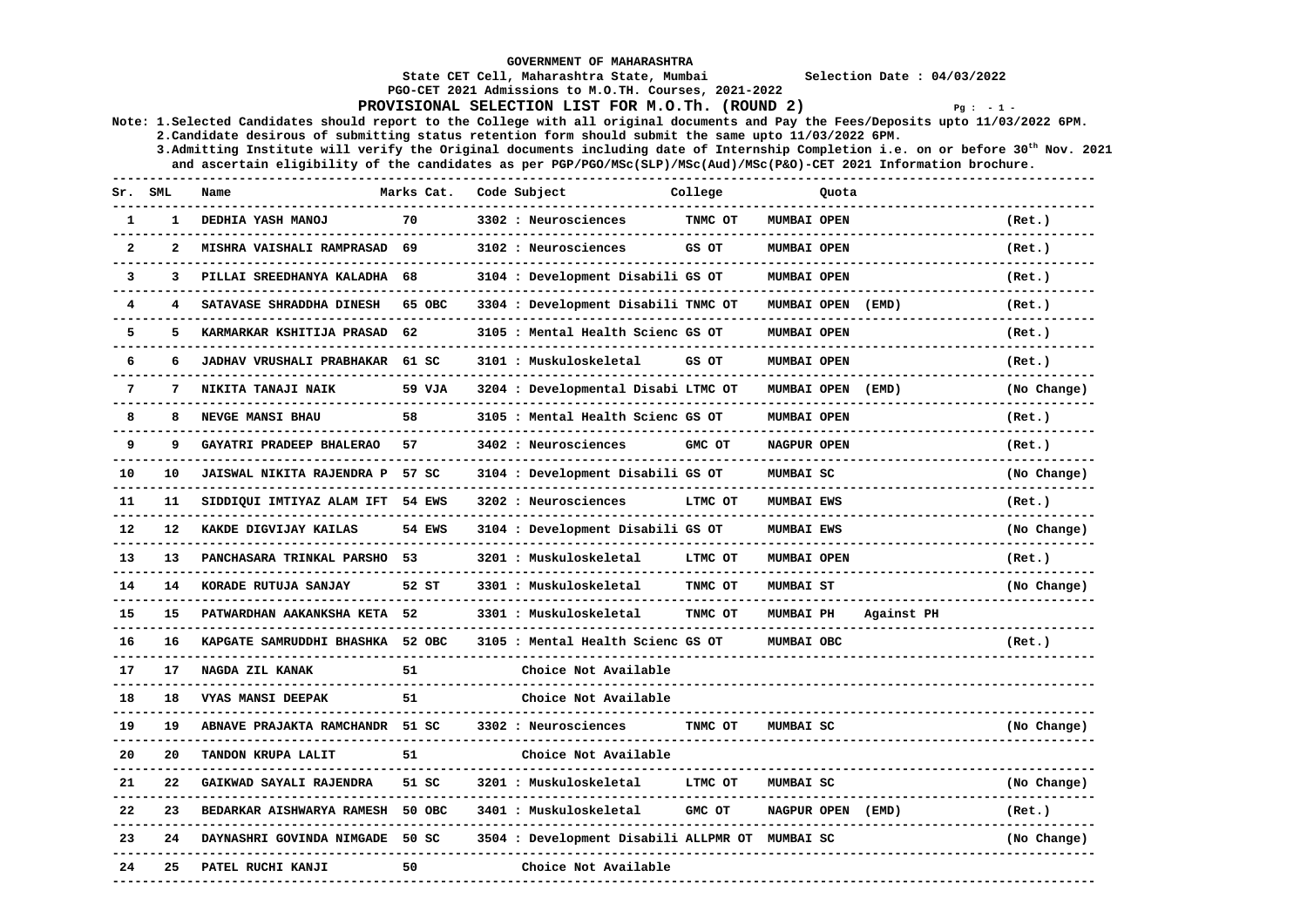|     |     |                                                                                                       |               | <b>GOVERNMENT OF MAHARASHTRA</b><br>State CET Cell, Maharashtra State, Mumbai |         | Selection Date : $04/03/2022$                                                                                                                       |             |
|-----|-----|-------------------------------------------------------------------------------------------------------|---------------|-------------------------------------------------------------------------------|---------|-----------------------------------------------------------------------------------------------------------------------------------------------------|-------------|
|     |     |                                                                                                       |               | PGO-CET 2021 Admissions to M.O.TH. Courses, 2021-2022                         |         |                                                                                                                                                     |             |
|     |     |                                                                                                       |               | PROVISIONAL SELECTION LIST FOR M.O.Th. (ROUND 2)                              |         | $Pg : -2 -$<br>Note: 1. Selected Candidates should report to the College with all original documents and Pay the Fees/Deposits upto 11/03/2022 6PM. |             |
|     |     | 2. Candidate desirous of submitting status retention form should submit the same upto 11/03/2022 6PM. |               |                                                                               |         | 3. Admitting Institute will verify the Original documents including date of Internship Completion i.e. on or before $30^{th}$ Nov. 2021             |             |
|     |     |                                                                                                       |               |                                                                               |         | and ascertain eligibility of the candidates as per PGP/PGO/MSc(SLP)/MSc(Aud)/MSc(P&O)-CET 2021 Information brochure.                                |             |
| Sr. | SML | Name                                                                                                  | Marks Cat.    | Code Subject                                                                  | College | Quota                                                                                                                                               |             |
| 25  | 26  | DIGHE RINA VISHWAS                                                                                    | 50 NTB        | 3101 : Muskuloskeletal                                                        | GS OT   | <b>MUMBAI NTB</b>                                                                                                                                   | (No Change) |
| 26  | 27  | CHAUHAN KIRTI SATYANARAYA 49 EWS                                                                      |               | 3301 : Muskuloskeletal                                                        | TNMC OT | <b>MUMBAI EWS</b>                                                                                                                                   | (Ret.)      |
| 27  | 28  | SUMAI ANJALI KUMAR                                                                                    | 49            | Choice Not Available                                                          |         |                                                                                                                                                     |             |
| 28  | 29  | FATEMA BASHIR ALI                                                                                     | 49            | Choice Not Available                                                          |         |                                                                                                                                                     |             |
| 29  | 30  | GHODERAO DISHA GANGADHAR                                                                              | <b>48 NTB</b> | Choice Not Available                                                          |         |                                                                                                                                                     |             |
| 30  | 31  | GALA KINJAL JATIN<br>______________________                                                           | 48            | Choice Not Available                                                          |         |                                                                                                                                                     |             |
| 31  | 32  | VIDISHA SHAM PANCHBHAI                                                                                | 48 SC         | Choice Not Available                                                          |         |                                                                                                                                                     |             |
| 32  | 34. | ELWAKA SWETA ASHOK KUMAR<br>-----------------                                                         | 48 OBC        | 3202 : Neurosciences                                                          | LTMC OT | MUMBAI OBC                                                                                                                                          | (Ret.)      |
| 33  | 35  | KHAN SAIMA SHAMIM                                                                                     | 47            | Choice Not Available                                                          |         |                                                                                                                                                     |             |
| 34  | 36  | MHATRE LEENA HARISHCHANDR 47 OBC                                                                      |               | 3104 : Development Disabili GS OT                                             |         | MUMBAI OBC                                                                                                                                          | (Ret.)      |
| 35  | 37  | PASWAN NIRMALA RAMLAKHAN<br><u>Liberation</u>                                                         | 47            | Choice Not Available                                                          |         |                                                                                                                                                     |             |
| 36  | 38  | NEER KUNAL KANHOBAJI                                                                                  | 47 NTC        | 3102 : Neurosciences                                                          | GS OT   | MUMBAI NTC                                                                                                                                          | (Ret.)      |
| 37  | 39  | DHANANI NISHMA NOORUDDIN                                                                              | 46            | Choice Not Available                                                          |         |                                                                                                                                                     |             |
| 38  | 40  | DOD VAIBHAVI ANANT                                                                                    | 46 OBC        | 3304 : Development Disabili TNMC OT                                           |         | MUMBAI EMOBC (EMR)                                                                                                                                  | (Ret.)      |
| 39  | 42  | PANDIRKAR SHIVANI MILIND                                                                              | 46 OBC        | 3301 : Muskuloskeletal                                                        | TNMC OT | MUMBAI OBC                                                                                                                                          | (Ret.)      |
| 40  | 44  | BHOIR HETAL DHARMENDRA                                                                                | 45 OBC        | 3401 : Muskuloskeletal                                                        | GMC OT  | NAGPUR EMOBC (EMR)                                                                                                                                  | (CANC/NJ)   |
| 41  | 47  | KHOBRAGADE ASHMITA MILIND                                                                             | 43 SC         | Choice Not Available                                                          |         |                                                                                                                                                     |             |
| 42  | 48  | WAGHMARE MONIKA ASHOK                                                                                 | $43$ $SC$     | Choice Not Available                                                          |         |                                                                                                                                                     |             |
| 43  | 50  | DANDEKAR VINAYA MAHADEO                                                                               | 43            | Choice Not Available                                                          |         |                                                                                                                                                     |             |
| 44  | 51  | <b>SHRADDHA KAMBLE</b>                                                                                | 41 SC         | Choice Not Available                                                          |         |                                                                                                                                                     |             |
| 45  | 55  | NIKUMBE SANGHMITRA DILIP                                                                              | 40 SC         | Choice Not Available                                                          |         | ---------------------                                                                                                                               |             |
| 46  | 57  | <b>MANE SAYALI DILIP</b>                                                                              | 39 OBC        | Choice Not Available                                                          |         |                                                                                                                                                     |             |
| 47  | 58  | SHENDE ACHAL SARDAS                                                                                   | 38 SC         | Choice Not Available<br>-------------------                                   |         |                                                                                                                                                     |             |
| 48  | 59  | NIKITA URPH SHIVKANTA SAY 37 NTD                                                                      |               | 3402 : Neurosciences                                                          | GMC OT  | <b>NAGPUR NTD</b>                                                                                                                                   | (Ret.)      |